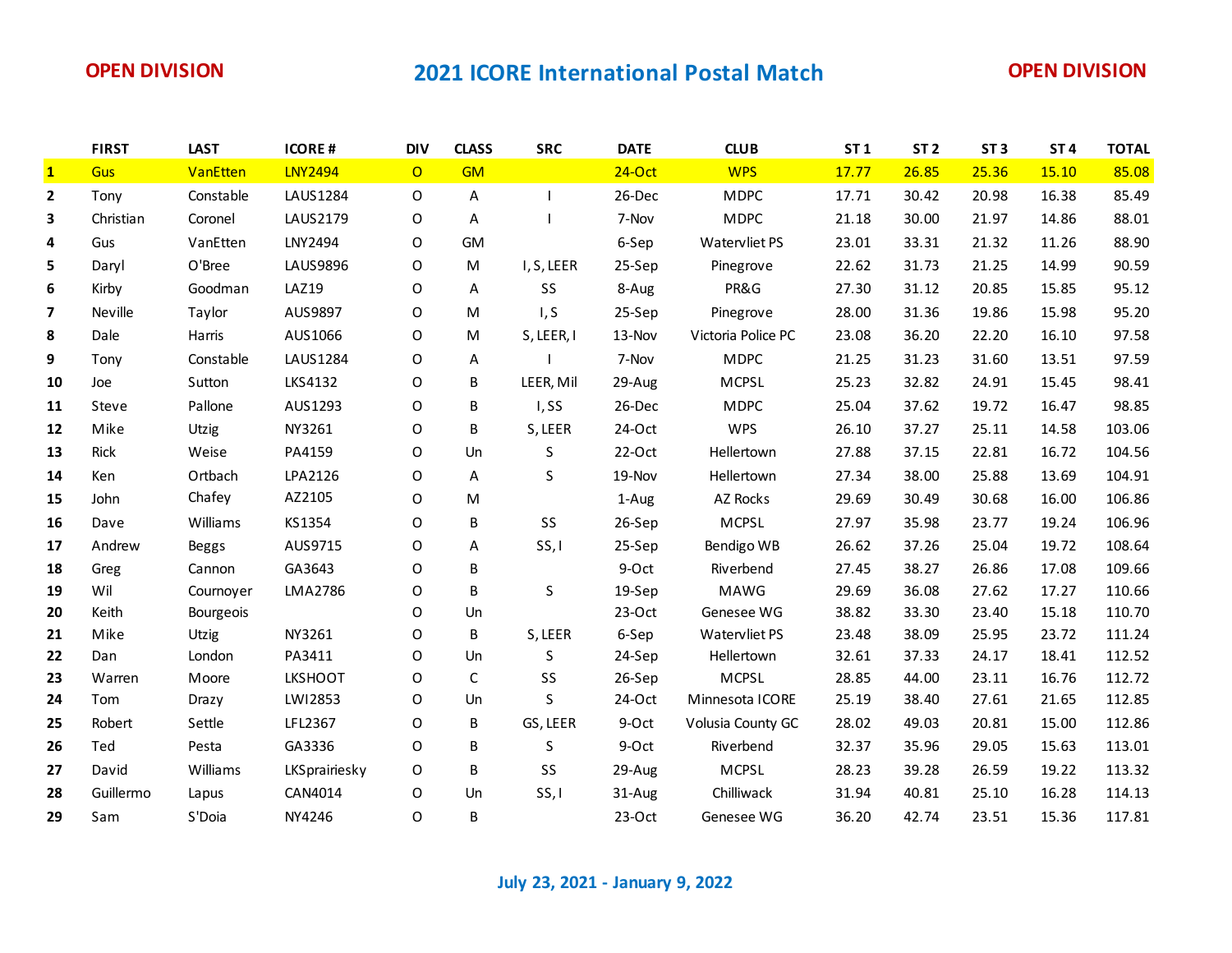| 30 | Warren     | Moore       | <b>LKSHOOT</b> | O           | C            | SS            | 29-Aug    | <b>MCPSL</b>      | 35.55 | 42.14 | 27.61 | 16.35 | 121.65 |
|----|------------|-------------|----------------|-------------|--------------|---------------|-----------|-------------------|-------|-------|-------|-------|--------|
| 31 | Bob        | Powell      | MA9632         | O           | Α            | S             | 19-Sep    | MAWG              | 32.30 | 48.60 | 24.55 | 16.61 | 122.06 |
| 32 | Robert     | Patton      | IN1944         | $\mathsf O$ | B            | SS            | 10-Oct    | <b>WVRPC</b>      | 38.41 | 41.58 | 24.74 | 17.62 | 122.33 |
| 33 | Thomas     | Howard      | NE4321         | $\mathsf O$ | Un           |               | 16-Oct    | ENGC              | 36.34 | 32.05 | 35.20 | 18.94 | 122.53 |
| 34 | Dave       | Sabia       | AZ4213         | O           | $\mathsf{C}$ | GS            | 1-Aug     | AZ Rocks          | 38.78 | 39.84 | 30.33 | 16.82 | 125.77 |
| 35 | Mike       | Hess        | PA3937         | O           | Un           |               | 19-Nov    | Hellertown        | 33.86 | 46.80 | 26.44 | 20.43 | 127.53 |
| 36 | James      | Tucker      | TX4349         | O           | $\mathsf C$  |               | 29-Dec    | Permian WG        | 39.52 | 42.05 | 27.51 | 21.50 | 130.59 |
| 37 | Russell    | Cochrane    | AUS3966        | O           | Un           | I, S          | 26-Dec    | <b>MDPC</b>       | 37.10 | 49.05 | 27.94 | 17.32 | 131.41 |
| 38 | John       | <b>Borg</b> |                | O           | Un           |               | 21-Aug    | <b>ARPC</b>       | 36.82 | 50.64 | 26.20 | 21.10 | 134.76 |
| 39 | James      | Meola       | PA3449         | $\Omega$    | Un           | SS            | $23$ -Jul | Hellertown        | 38.22 | 48.01 | 28.40 | 20.19 | 134.82 |
| 40 | <b>Bob</b> | Hedlund     | FL9612         | O           | B            | GS            | 9-Oct     | Volusia County GC | 40.42 | 48.06 | 27.71 | 18.91 | 135.10 |
| 41 | Maurizio   | Pattoia     |                | O           | Un           |               | 22-Aug    | Romagna Shooting  | 36.03 | 56.66 | 20.85 | 21.92 | 135.46 |
| 42 | Paul       | Poenicke    | NY3857         | O           | $\mathsf{C}$ | SS            | 6-Sep     | Watervliet PS     | 44.93 | 42.48 | 29.88 | 18.90 | 136.19 |
| 43 | Steve      | Dormand     |                | O           | Un           | S             | 9-Oct     | Volusia County GC | 38.15 | 52.17 | 31.53 | 15.88 | 137.73 |
| 44 | Chris      | Gober       | OK1883         | O           | B            |               | 18-Sep    | OKCGC ICORE       | 38.13 | 41.03 | 31.46 | 28.37 | 139.04 |
| 45 | Francisco  | Manalo      | FL4244         | O           | C            | S             | 9-Oct     | Volusia County GC | 40.95 | 53.22 | 29.33 | 18.97 | 142.47 |
| 46 | Tom        | Miller      | PA3347         | $\mathsf O$ | B            | S             | 23-Jul    | Hellertown        | 34.34 | 49.53 | 34.61 | 25.83 | 144.31 |
| 47 | Greg       | Gardella    | CT4200         | O           | C            |               | 31-Dec    | Mystic RGC        | 51.51 | 61.84 | 30.31 | 20.42 | 145.74 |
| 48 | Dan        | Donlan      | NJ3372         | O           | Un           | S             | 19-Nov    | Hellertown        | 44.55 | 48.37 | 31.18 | 21.67 | 145.77 |
| 49 | Dave       | Figler      | PA4008         | 0           | Un           | S             | 24-Sep    | Hellertown        | 44.75 | 46.43 | 32.20 | 22.67 | 146.05 |
| 50 | Robert     | Garvin      |                | O           | Un           | GS            | 10-Oct    | <b>WVRPC</b>      | 42.62 | 51.61 | 31.79 | 21.21 | 147.23 |
| 51 | Steve      | Saunders    | CAN3865        | $\mathsf O$ | $\mathsf{C}$ | S, M, LEER, I | 21-Aug    | Frontenac RPC     | 47.42 | 45.50 | 35.33 | 19.26 | 147.51 |
| 52 | Eddie      | Fowler      | FL4324         | O           | $\mathsf{C}$ | SS, Mil       | 9-Oct     | Volusia County GC | 50.12 | 47.28 | 30.85 | 20.16 | 148.41 |
| 53 | David      | Gildon      | LOK3016        | O           | B            | S             | 28-Aug    | Ada RPC           | 56.57 | 40.25 | 33.80 | 19.59 | 150.21 |
| 54 | Terry      | Goddard     | M03417         | $\mathsf O$ | $\mathsf C$  | SS            | 11-Nov    | Green Valley      | 46.19 | 50.37 | 33.77 | 20.08 | 150.41 |
| 55 | Bill       | Lagusis     |                | $\Omega$    | Un           | GS            | 1-Aug     | AZ Rocks          | 38.53 | 47.02 | 41.79 | 23.24 | 150.58 |
| 56 | David      | Havasi      | NY3315         | O           | $\mathsf C$  |               | $23-Oct$  | Genesee WG        | 53.10 | 46.45 | 32.13 | 20.02 | 151.70 |
| 57 | Todd       | Taylor      | AZ2121         | O           | B            | S             | 1-Aug     | AZ Rocks          | 37.40 | 54.83 | 37.61 | 21.97 | 151.81 |
| 58 | Joe        | Hannis      | AZ2294         | O           | C            | GS            | 1-Aug     | AZ Rocks          | 40.88 | 57.49 | 35.19 | 19.17 | 152.73 |
| 59 | Maryann    | Melisi      | NY1623         | O           | C            | L             | 6-Sep     | Watervliet PS     | 45.61 | 49.75 | 38.33 | 20.39 | 154.08 |
| 60 | Rudy       | Warren      | LAZ9953        | $\Omega$    | B            | SS            | 1-Aug     | AZ Rocks          | 36.99 | 54.61 | 42.21 | 20.58 | 154.39 |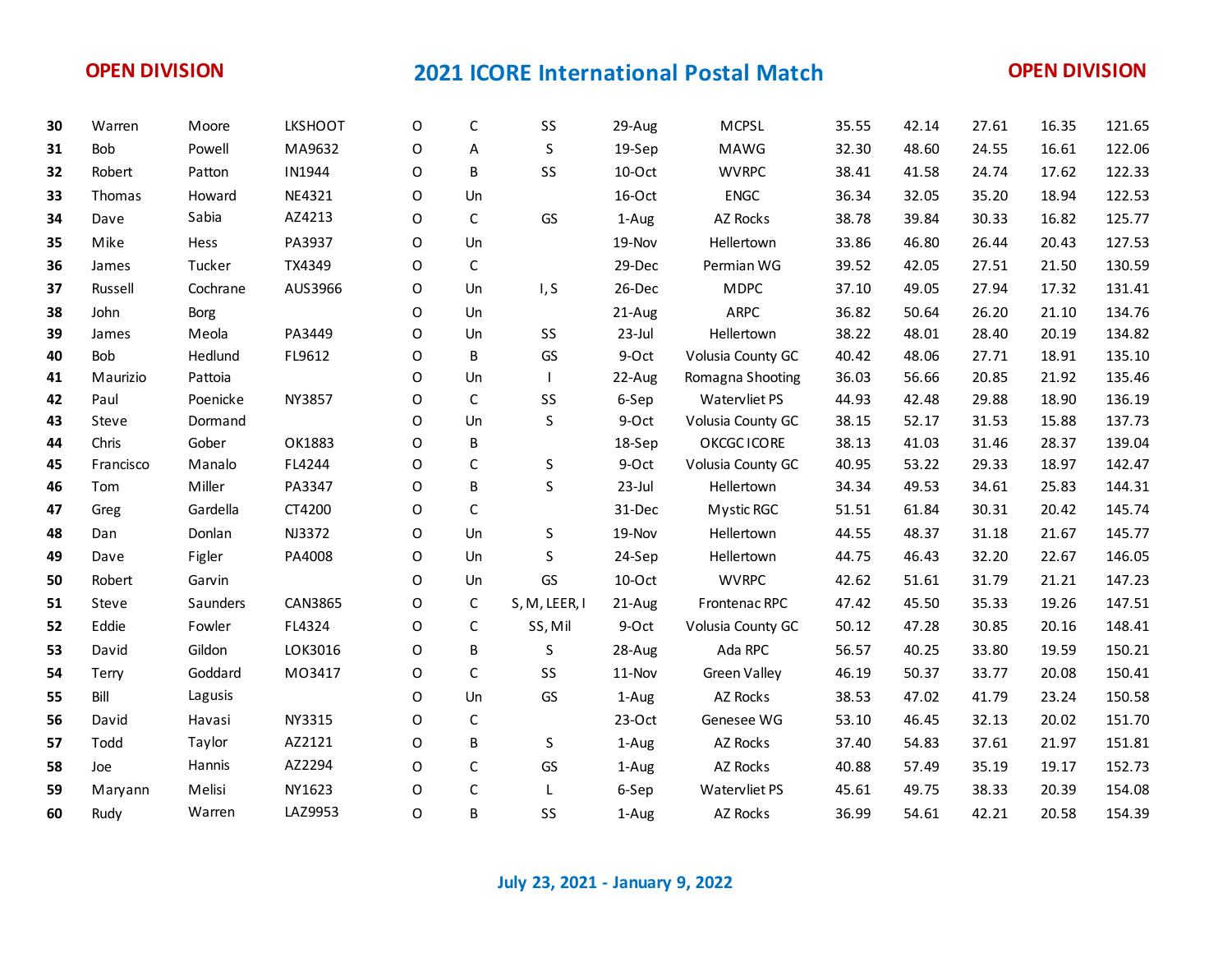| 61 | David   | Pohl         | AUS1076        | O       | C            | S, I        | 7-Nov     | <b>MDPC</b>          | 51.25 | 45.97 | 30.16 | 27.19 | 154.57 |
|----|---------|--------------|----------------|---------|--------------|-------------|-----------|----------------------|-------|-------|-------|-------|--------|
| 62 | Stuart  | Weaver       |                | O       | Un           |             | $23-Oct$  | Genesee WG           | 37.78 | 49.73 | 44.48 | 24.79 | 156.78 |
| 63 | David   | Nagel        | MS4404         | O       | D            | S           | $31$ -Jul | <b>RAM</b>           | 40.49 | 55.82 | 34.13 | 26.66 | 157.10 |
| 64 | Peter   | Levakis      | CA147          | O       | B            | GS          | 13-Nov    | CAWB                 | 36.98 | 61.69 | 34.38 | 24.10 | 157.15 |
| 65 | Todd    | Taylor       | AZ2121         | O       | B            | SS          | 8-Aug     | PR&G                 | 47.88 | 52.15 | 31.67 | 26.53 | 158.23 |
| 66 | Dave    | Sabia        | AZ4213         | O       | $\mathsf{C}$ | GS          | 8-Aug     | PR&G                 | 39.68 | 42.58 | 26.54 | 50.31 | 159.11 |
| 67 | Manny   | Fusaro       | RI2377         | O       | $\mathsf C$  | SS          | 31-Dec    | Mystic RGC           | 50.91 | 51.65 | 33.10 | 25.94 | 161.60 |
| 68 | Paul    | Poenicke     | LNY3857        | O       | $\mathsf{C}$ | SS          | 24-Oct    | <b>WPS</b>           | 39.74 | 61.15 | 40.44 | 20.71 | 162.04 |
| 69 | Peter   | Mills        | NY3104         | O       | $\mathsf C$  |             | $23-Oct$  | Genesee WG           | 47.81 | 50.71 | 40.43 | 24.62 | 163.57 |
| 70 | Andy    | Bonetto      | CA3863         | O       | B            | S           | 13-Nov    | CAWB                 | 58.43 | 46.05 | 42.57 | 17.47 | 164.52 |
| 71 | Tom     | Olewine      | LPA9976        | 0       | B            | GS          | $23$ -Jul | Hellertown           | 58.26 | 49.46 | 36.54 | 22.81 | 167.07 |
| 72 | David   | Saxon        | WA3623         | O       | D            | SS          | 26-Sep    | <b>Buffalo ICORE</b> | 51.81 | 61.42 | 32.40 | 23.56 | 169.19 |
| 73 | Jerry   | Pierce       | KS4043         | O       | C            | GS          | 29-Aug    | <b>MCPSL</b>         | 72.25 | 44.84 | 30.97 | 21.64 | 169.70 |
| 74 | Rich    | Olday        | FL2957         | O       | C            | GS          | 9-Oct     | Volusia County GC    | 54.54 | 54.07 | 34.89 | 26.34 | 169.84 |
| 75 | Marcus  | Kroll        | NY4152         | O       | D            |             | $23-Oct$  | Genesee WG           | 51.58 | 55.97 | 39.21 | 23.45 | 170.21 |
| 76 | Andrew  | Chattington  | AUS1254        | O       | C            | SS, LEER, I | 13-Nov    | Victoria Police PC   | 79.12 | 40.34 | 31.63 | 20.63 | 171.72 |
| 77 | Bernard | Mackey       | LFLBAMBAM      | 0       | D            | GS, Mil     | 9-Oct     | Volusia County GC    | 52.48 | 56.73 | 37.12 | 25.65 | 171.98 |
| 78 | Bernie  | Rhines       | MS2914         | O       | $\mathsf C$  | GS          | $31$ -Jul | <b>RAM</b>           | 62.46 | 44.25 | 37.44 | 29.12 | 173.23 |
| 79 | Maryann | Melisi       | NY1623         | O       | $\mathsf{C}$ | L           | 24-Oct    | <b>WPS</b>           | 45.89 | 65.64 | 42.51 | 20.91 | 174.95 |
| 80 | Michael | Beach        | OR2189         | $\circ$ | $\mathsf C$  | SS          | 21-Aug    | ARPC                 | 60.87 | 52.89 | 42.60 | 21.46 | 177.82 |
| 81 | Rodney  | <b>Brown</b> | CAN2913        | O       | B            | I, GS       | 22-Aug    | Frontenac RPC        | 44.64 | 88.76 | 28.65 | 17.15 | 179.20 |
| 82 | Mike    | Wiggins      | LFL2642        | 0       | C            | SS          | 9-Oct     | Volusia County GC    | 65.93 | 50.80 | 35.95 | 29.70 | 182.38 |
| 83 | Philip  | Neff         | M03388         | O       | Un           |             | 11-Nov    | <b>Green Valley</b>  | 54.11 | 57.84 | 43.14 | 28.70 | 183.79 |
| 84 | Steve   | Dawson       | CAN4016        | 0       | Un           |             | 22-Aug    | Frontenac RPC        | 60.37 | 60.44 | 36.96 | 27.59 | 185.36 |
| 85 | Steve   | Toneff       |                | O       | Un           | SS          | 10-Oct    | <b>WVRPC</b>         | 52.33 | 75.19 | 36.48 | 22.23 | 186.23 |
| 86 | Rodney  | Brown        | CAN2913        | $\circ$ | B            | GS, I       | 21-Aug    | Frontenac RPC        | 36.27 | 82.13 | 49.17 | 20.44 | 188.01 |
| 87 | Steve   | Snyder       | IN4093         | O       | D            | GS          | 10-Oct    | <b>WVRPC</b>         | 53.60 | 73.05 | 38.66 | 22.73 | 188.04 |
| 88 | Thomas  | Lockhart     | <b>CAN3852</b> | O       | D            | SS, I       | 12-Aug    | Chilliwack           | 69.12 | 49.12 | 48.09 | 22.89 | 189.22 |
| 89 | David   | Pohl         | AUS1076        | 0       | C            | I, SS       | 26-Dec    | <b>MDPC</b>          | 60.22 | 68.52 | 38.30 | 23.29 | 190.33 |
| 90 | Greg    | Petroski     | M03281         | O       | $\mathsf{C}$ | SS          | 11-Nov    | <b>Green Valley</b>  | 87.59 | 54.93 | 29.29 | 19.73 | 191.54 |
| 91 | Joel    | Forster      |                | O       | Un           | LEER, I     | 7-Nov     | <b>MDPC</b>          | 69.88 | 59.00 | 38.35 | 26.02 | 193.25 |